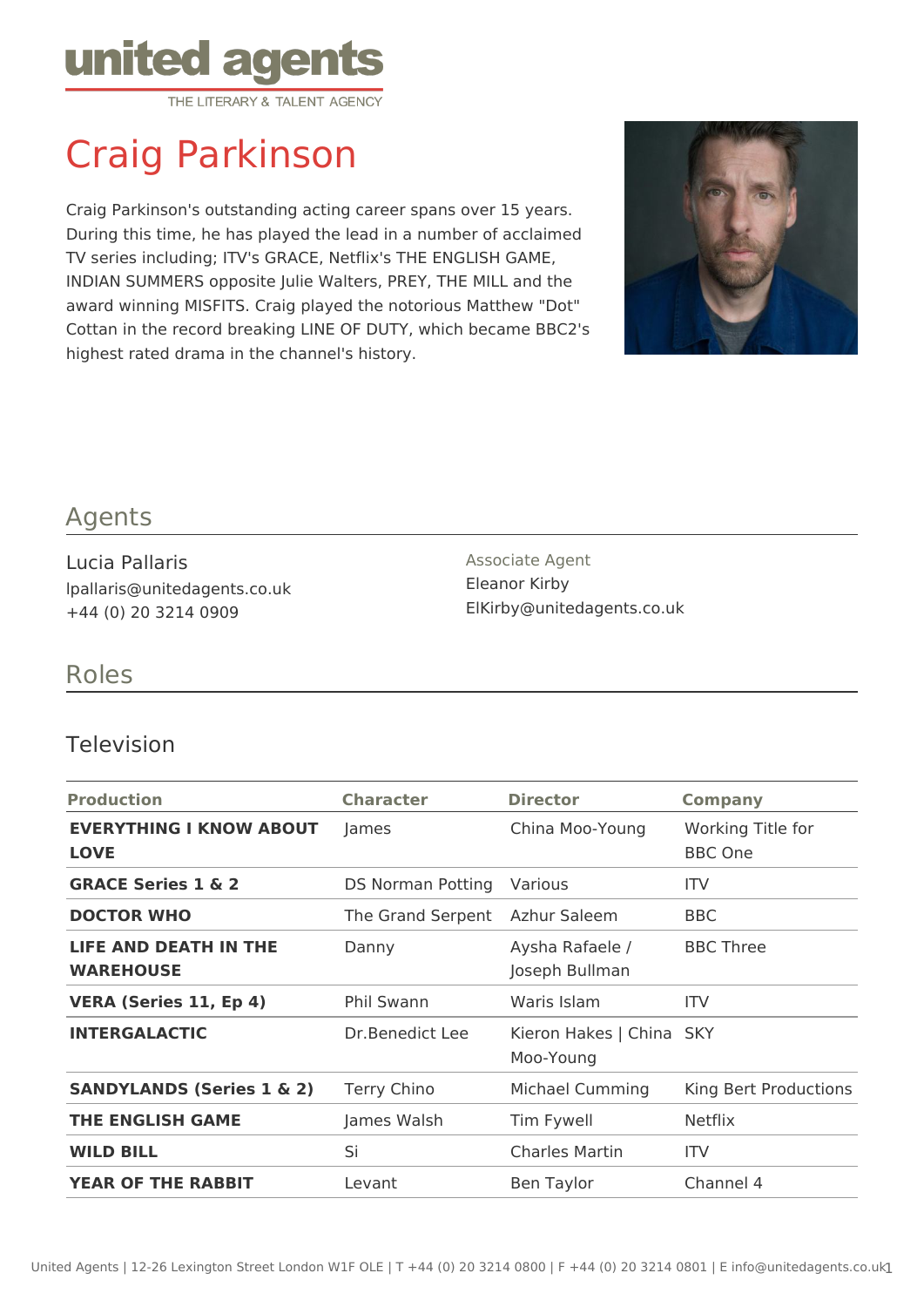| <b>Production</b>                           | <b>Character</b>           | <b>Director</b>                           | <b>Company</b>                 |
|---------------------------------------------|----------------------------|-------------------------------------------|--------------------------------|
| <b>RESISTANCE</b>                           | Captain David<br>McLeod    | Colin Teevan                              | <b>RTE</b>                     |
| <b>WATERSHIP DOWN</b>                       | Sergeant Sainfoin          | Various                                   | <b>BBC/Netflix</b>             |
| <b>BLACK MIRROR:</b><br><b>BANDERSNATCH</b> | Peter Butler               | David Slade                               | <b>Netflix</b>                 |
| <b>SICK OF IT</b>                           | Neil                       | <b>Richard Yee</b>                        | Sky One                        |
| <b>THROUGH THE GATES</b>                    | Mark                       | Stella Corradi                            | Channel 4                      |
| <b>KILLED BY MY DEBT</b>                    | The Bailiff                | Joseph Bullman                            | <b>BBC</b>                     |
| <b>REBELLION S2</b>                         | Captain McLeod             | <b>Catherine Morshead</b>                 | <b>RTE</b>                     |
| <b>UNCLE</b>                                | Cyril                      | Oliver Refson                             | <b>Baby Cow</b>                |
| THE SCANDALOUS LADY W                       | Mr Wallace                 | Sheree Folkson                            | Wall to Wall                   |
| <b>X COMPANY</b>                            | <b>Drabek</b>              | <b>Craig Viverios</b>                     | <b>Camp X Productions</b>      |
| <b>INDIAN SUMMERS Series 1-2</b>            | Dougie                     | Various                                   | <b>New Productions</b>         |
| <b>PREY</b>                                 | Devlin                     | Nick Murphy                               | <b>Red Productions</b>         |
| <b>THE MILL</b>                             | Charlie Crout              | James Hawes                               | Ch 4 / Darlow<br>Smithson      |
| <b>GREAT NIGHT OUT</b>                      | Glyn                       | <b>Elliott Hegarty</b>                    | <b>ITV / Hat Trick</b>         |
| THE SECRET OF CRICKLEY<br><b>HALL</b>       | <b>Rev Horace</b>          | Joe Ahearne                               | <b>BBC</b>                     |
| <b>LINE OF DUTY 2 - 3</b>                   | DS Matthew "Dot"<br>Cottan | David Caffrey                             | <b>World Productions</b>       |
| IN WITH THE FLYNNS                          | Tommy                      | Dominic Brigstocke                        | Caryn Mandabach<br>Productions |
| <b>EXCLUDED</b>                             | Gary                       | Misha Manson-Smith BBC                    |                                |
| MISFITS 2 & 3                               | Shaun                      | Tom Green                                 | <b>Clerkenwell Films</b>       |
| <b>WHITECHAPEL 2</b>                        | Jimmy / Johnny             | David Evans                               | Carnival Films and TV          |
| <b>MRS INBETWEENY</b>                       | Nigel                      | Paul Walker                               | <b>Tightrope Pictures</b>      |
| <b>LARK RISE TO CANDLEFORD</b>              | Young Amos                 | Charlie Palmer                            | <b>BBC</b>                     |
| <b>GREEN</b>                                | Ricardo                    | Alex Hardcastle                           | Granada / BBC 3                |
| <b>SMALLTIME</b>                            | Glen                       | <b>Tony Dow</b>                           | <b>BBC</b>                     |
| THE INNOCENCE PROJECT                       | Wilson                     | <b>Bill Anderson</b>                      | Tightrope<br>Productions       |
| <b>OUTLAWS</b>                              | Spinky Sutherland          | Harry Bradbeer /<br><b>Richard Laxton</b> | <b>World Productions</b>       |
| THE WORST WEEK OF MY<br><b>LIFE</b>         | Tommy                      | Dan Zeff                                  | <b>Hat Trick</b>               |
| <b>BLACK BOOKS</b>                          | Martin                     | <b>Martin Dennis</b>                      | Assembly Film And<br>TV        |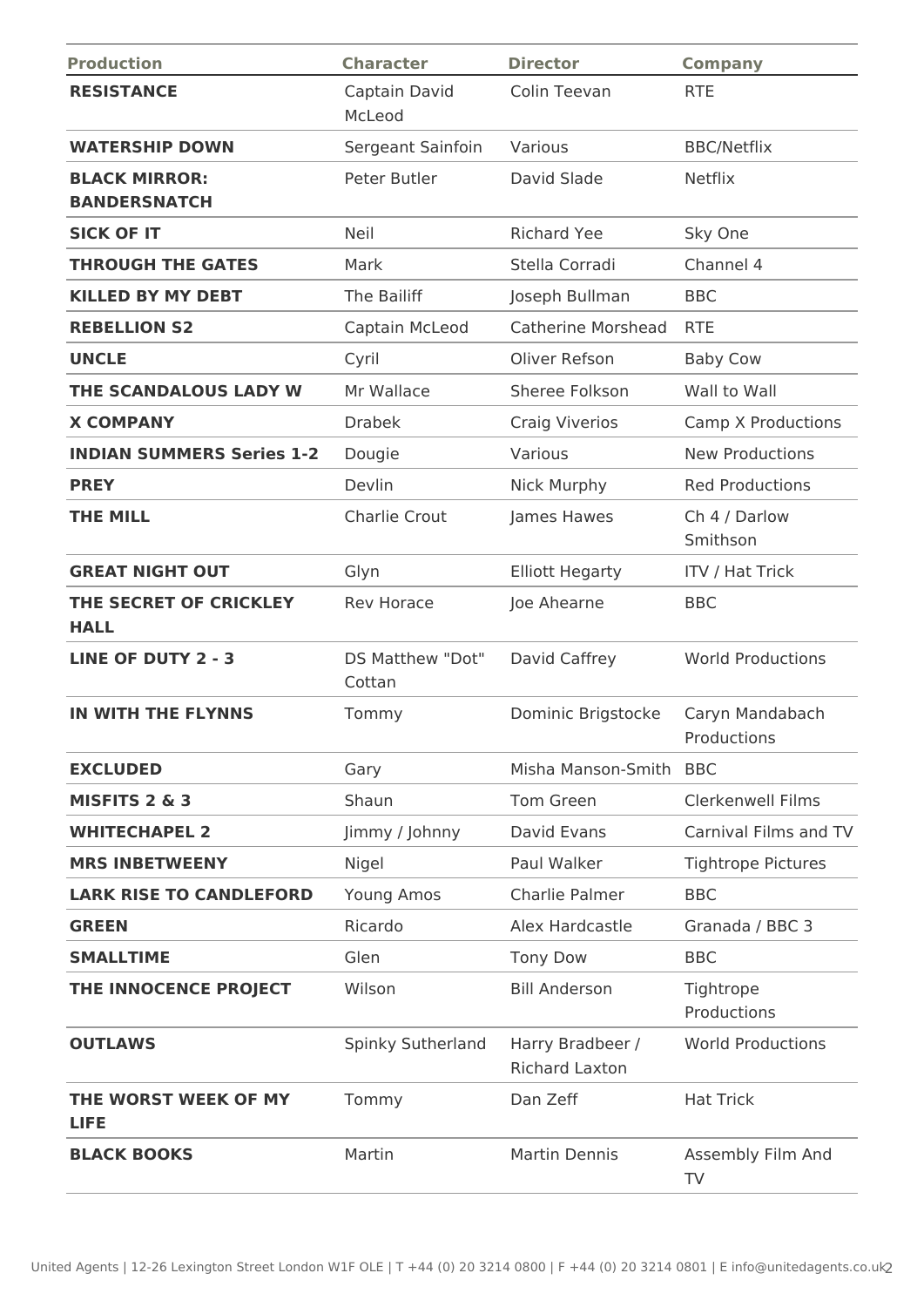| <b>Production</b>                                     | <b>Character</b>       | <b>Director</b>           | <b>Company</b>                   |
|-------------------------------------------------------|------------------------|---------------------------|----------------------------------|
| <b>NO ANGELS</b>                                      | Mick                   | Minkie Spiro              | World Productions /<br>Channel 4 |
| <b>ALISTAIR MCGOWANS THE</b><br><b>BIG IMPRESSION</b> | Steve                  | <b>Gareth Carrevick</b>   | Vera Productions                 |
| <b>ED STONE IS DEAD</b>                               | <b>Scotty Wilmslow</b> | David Kerr                | Initial TV                       |
| <b>ATTACHMENTS</b>                                    | Darren                 | Susannah White            | <b>World Productions</b>         |
| <b>DALZIEL &amp; PASCOE</b>                           | Paul                   | Laurence Gorden<br>Clarke | <b>BBC</b>                       |

## Film

| <b>Production</b>                              | <b>Character</b>     | <b>Director</b>                    | <b>Company</b>                |
|------------------------------------------------|----------------------|------------------------------------|-------------------------------|
| <b>PAUL DOOD'S DEADLY</b><br><b>LUNCHBREAK</b> | Officer Able         | Nick Gillespie                     | <b>Belstone Pictures</b>      |
| <b>WILD ROSE</b>                               | Alan                 | Tom Harper                         | <b>BFI Films</b>              |
| <b>THE FLAG</b>                                | The Don              | <b>Declan Recks</b>                | <b>Treasure Films</b>         |
| <b>JET TRASH</b>                               | Marlowe              | Charles Henri<br><b>Belleville</b> | Aimimage Productions          |
| <b>WHEN THE LIGHTS WENT OUT</b>                | Brian                | Pat Holden                         | <b>Kintop Pictures</b>        |
| <b>GHOSTED</b>                                 | Clay                 | <b>Craig Vivieros</b>              | Motion Picture House /<br>LFM |
| <b>BRIGHTON ROCK</b>                           | Cubitt               | Rowan Joffe                        | <b>BBC Films</b>              |
| <b>FOUR LIONS</b>                              | Matthew Jaggard      | <b>Chris Morris</b>                | Boilerplate                   |
| <b>THE UNLOVED</b>                             | <b>Ben</b>           | Samantha Morton                    | <b>Unloved Films</b>          |
| <b>THE OTHER MAN</b>                           | George               | <b>Richard Eyre</b>                | <b>Rainmark Films</b>         |
| <b>SOUL BOY</b>                                | Alan                 | <b>Shimmy Marcus</b>               | Ipso Facto Films              |
| <b>DESERT FLOWER</b>                           | Nigel                | Shelly Hormann                     | Desert Flower Films           |
| <b>CONTROL</b>                                 | <b>Tony Wilson</b>   | Anton Corbijn                      | <b>Momentum Pictures</b>      |
| <b>CHASING TEMPTATION</b>                      | Tindaro              | David Leland                       | Zephyr Films                  |
| <b>TOOTH</b>                                   | <b>Store Cashier</b> | Ed Nammour                         | <b>Tooth Productions</b>      |

## Stage

| <b>Production</b> | <b>Character</b> | <b>Director</b> | <b>Company</b>                         |
|-------------------|------------------|-----------------|----------------------------------------|
| <b>HANGMEN</b>    | Inspector Fry    | Declan Recks    | <b>Treasure Films</b>                  |
| <b>ECSTASY</b>    | Len              | Mike Leigh      | Hampstead Theatre /<br>Duchess Theatre |